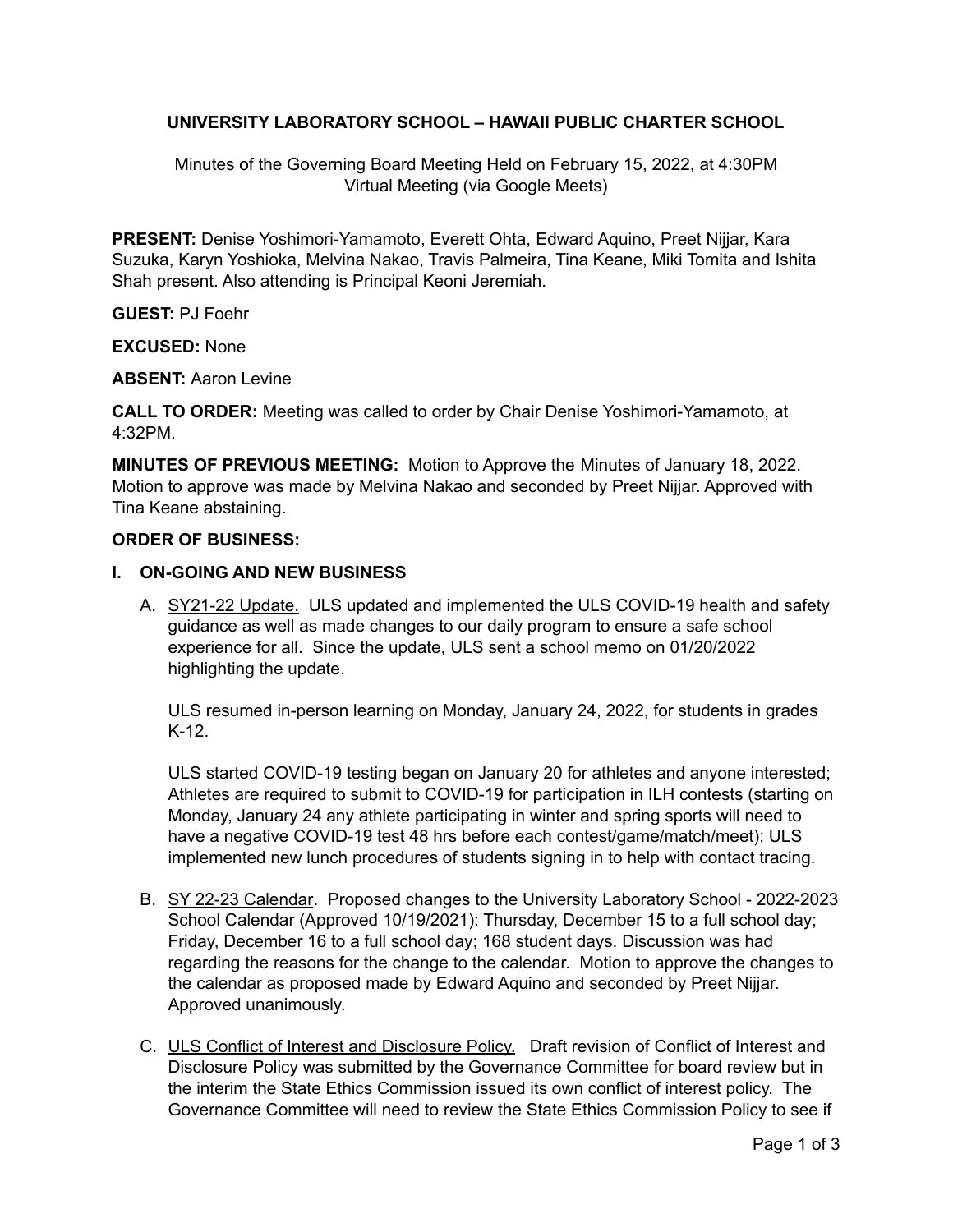additional revisions to the draft needs to be made. Decision on the draft will be deferred to the next meeting.

### **III. REPORTS**

A. Treasurer's Report (Preet Nijjar). A copy of the Treasurer's Report (Governing Board Budget for Fiscal Year 2022/Second Quarter Update (as of 12/31/2022), Profit and Loss Statement and Balance Sheet) for January 2022 was submitted online via email to all board members on February 8, 2022. Discussion was had regarding the budget related to facility rentals for athletics.

#### B. Principal's Report.

ULS Diploma Waiver Request – 2022: ULS Class of 2026 will need a diploma waiver as previously made for 2023, 2024 and 2025. ULS is awaiting guidance from the Charter Commission and BOE, regarding the process to submit a request for the diploma waiver to the Board of Education. Consistent with the waiver granted by the BOE to ULS in 2013 and 2019, ULS is requesting a diploma waiver to maintain its graduation requirements that differ from Board Policy 102-15 for the school years 2022-2023 and subsequent years as determined by the Commission or BOE.

COE Spring Semester Research Project entitled, *Kuhikuhina Kaulike: Promoting Instructional Conversations for Equitable Participation (ICEP)*. Two ULS faculty members will be participating in a COE research project entitled. ICEP is a teaching method that focuses on classroom discussions between the teacher and the students. This method promotes conceptual development in children and fosters participation of all students in classroom discussions. This project aims to use the data collected to develop a system for teachers to plan and manage classroom discussions that promote students' understanding and participation of the content being taught. This is the second time ULS faculty members have participated in the ICEP research project. The first project focused on elementary grade levels to which our K/1 teacher and students participated. This second project focuses on middle school grade levels. ULS math teacher Cynthia Twibell (Gr. 6 and 8) and ULS English teacher Jackie Jarrell (Gr. 7) will conduct research and collect data in their classes this semester.

Commercial Sexual Exploitation of Children (CSEC) training by Ho`ōla Nā Pua. Faculty and Staff participated in the CSEC training on February 9, 2022.

Athletics updates: 5 ULS swimmers qualified for the state tournament in Hilo (March 4-5); Girls Pac 5 Soccer qualified for the state tournament- 4 ULS students (Feb 23-26); 4 ULS wrestlers are in the ILH championships; and Boys basketball playoffs begin Feb 15; Spring sports starting now include: Baseball, Softball, Track and Field, Girls Varsity Tennis, Golf, Judo, and Boys Volleyball. Over 100 ULS students have signed up for Spring sports.

eSports: Inaugural Season (February-April 2022). HHSAA sponsored. Principal Jeremiah shared information regarding eSports, the games being played, participation, and the number of participating schools.